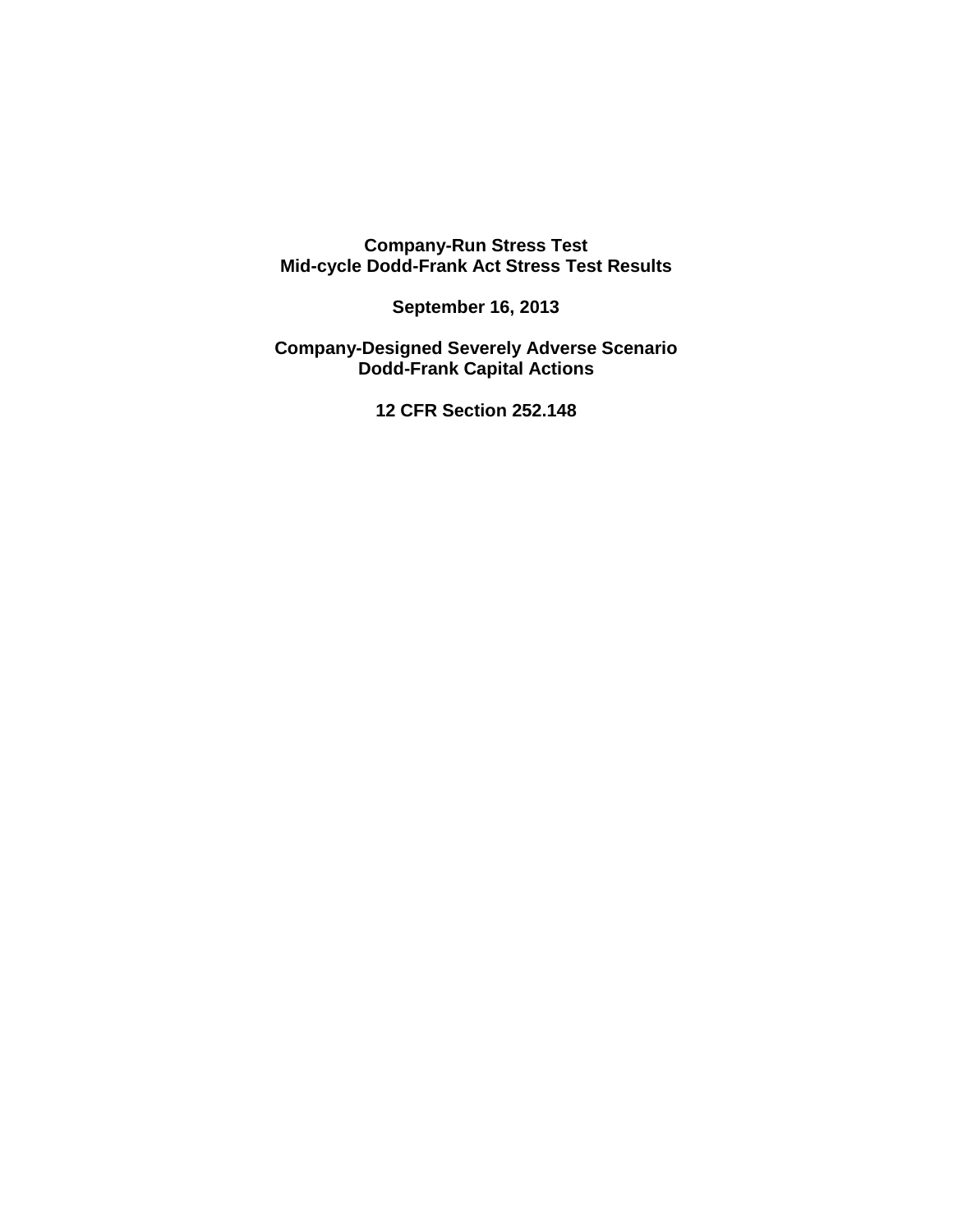## **Introduction**

 The Bank of New York Mellon Corporation ("BNY Mellon") is required to conduct mid-cycle company-run stress tests and disclose a summary of those results under the severely adverse scenario pursuant to the requirements of 12 CFR Section 252.148 (the "Regulation"). Accordingly, we have developed the following disclosure, which contains the information required by the Regulation to be disclosed publicly. The information contained in this disclosure has been prepared in accordance with the Regulation. Any differences in the presentation of information concerning BNY Mellon contained herein relative to how the firm presents such information for other purposes is solely due to our efforts to comply with the Regulations. The information presented herein does not, in any way, reflect changes to our organizational structure, business plans or practices, or strategy. The projections contained here represent hypothetical estimates that involve an economic outcome that is more adverse than expected, and accordingly these estimates are not forecasts of expected losses, revenues, net income before taxes, or capital ratios.

 The Federal Reserve, through section 165(i) of the Dodd-Frank Act, requires each U.S. domiciled top-tier bank holding company with total consolidated assets of \$50 billion or more to conduct semi-annual stress tests. These mid-cycle Dodd-Frank Act Stress Test results provide an in-depth view into BNY Mellon's capital position under scenarios that are appropriate for its own risk profile and operations.

## BNY Mellon's Business Model

 BNY Mellon is a global leader in providing a comprehensive array of services that enable institutions and individuals to manage and administer their financial assets, operating in 36 countries and serving more than 100 markets worldwide. It strives to be the global provider of choice for asset management, wealth management, and investor services. BNY Mellon's global client base consists of financial institutions, corporations, government agencies, high- net-worth individuals and families, endowments, foundations and related entities. BNY Mellon does not engage in mass market consumer lending nor does it have a retail branch network.

 BNY Mellon's businesses benefit during periods of global growth in financial assets and from the globalization of the investment process. BNY Mellon's financial goals are focused on deploying capital to accelerate the long-term growth of its businesses.

 Additionally, the BNY Mellon business model is focused on maintaining financial stability throughout market cycles. Consistent with this imperative, we focus on maintaining a strong balance sheet. Consequently, we assume less risk than most other financial service companies of our size, with our primary risk being operational. The balance sheet is characterized by strong liquidity, high quality assets, ready access to external funding sources at competitive rates and a strong capital structure that supports BNY Mellon's risk taking activities and is adequate to absorb potential losses.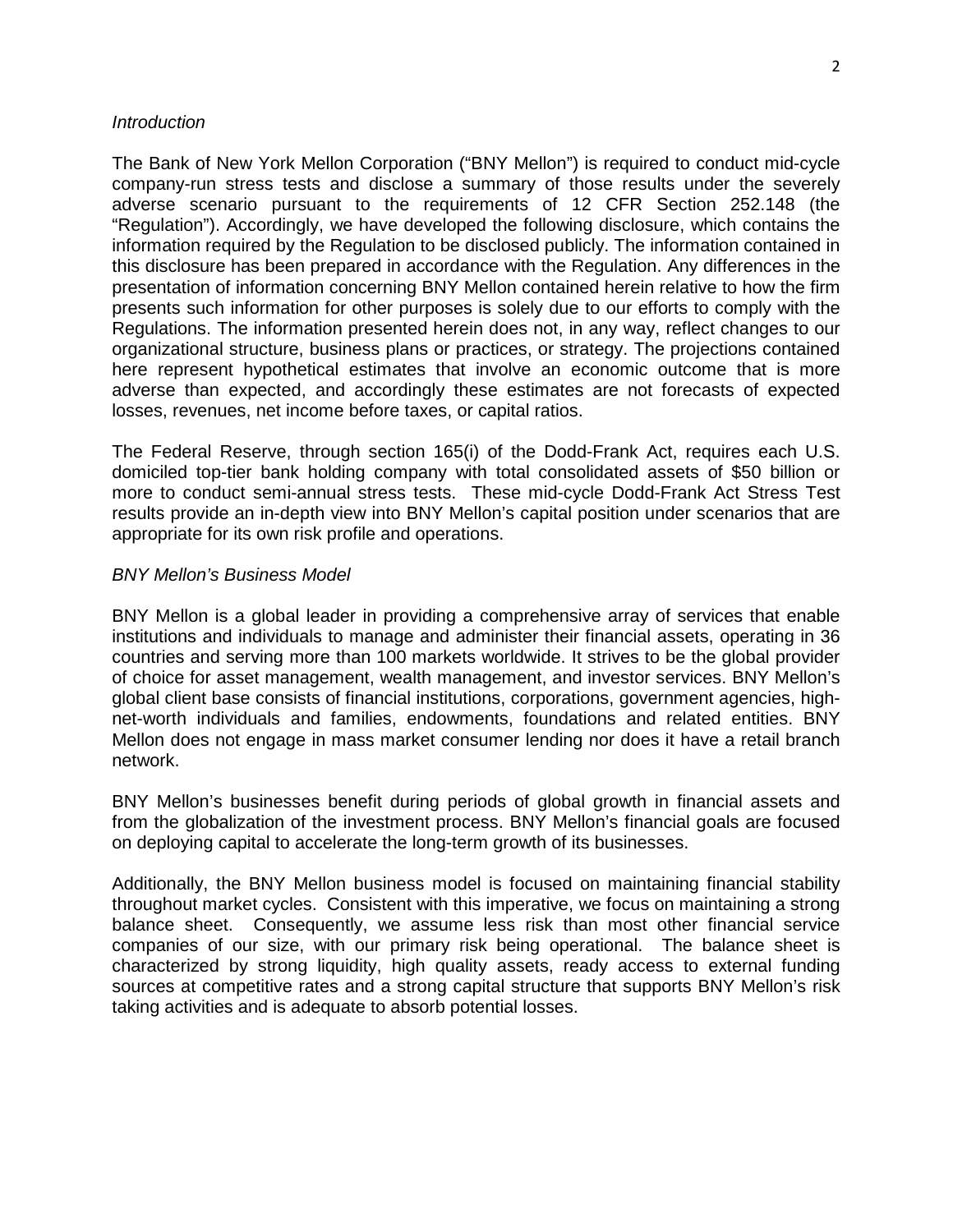#### Description of types of risks included in the stress test

When conducting the mid-cycle company-run stress test under the severely adverse scenario with Dodd-Frank capital actions, BNY Mellon evaluated and incorporated the principal risks that have been determined to influence the firm. These risks include operational/business risk, market risk, credit risk, and liquidity risk. The following table presents the primary type of risk typically embedded in on- and off-balance-sheet instruments.

| Assets:                                                     |                              |
|-------------------------------------------------------------|------------------------------|
| Interest-bearing deposits with                              |                              |
| <b>hanks</b>                                                | credit                       |
| Federal funds sold and securities<br>purchased under resale |                              |
| agreements                                                  | market, credit               |
| <b>Securities</b>                                           | market, credit               |
| <b>Trading</b> assets                                       | market, credit               |
| Loans                                                       | credit                       |
| Goodwill                                                    | operational/business, market |
| Intangible assets                                           | operational/business, market |
| <b>Liabilities:</b>                                         |                              |
| Deposits                                                    | liquidity                    |
| Federal funds purchased and<br>securities sold under        |                              |
| repurchase agreements                                       | liquidity                    |
| <b>Trading liabilities</b>                                  | market, liquidity            |
| Payables to customers and                                   |                              |
| broker-dealers                                              | liquidity                    |
| Commercial paper                                            | liquidity                    |
| Off-balance-sheet instruments:                              |                              |
| Lending commitments                                         | credit, liquidity            |
| Standby letter of credit                                    | credit, liquidity            |
| Commercial letters of credit                                | credit, liquidity            |
| Securities lending                                          |                              |
| indemnifications                                            | market, credit               |

#### **Table 1: Risks of BNY Mellon's On- and Off-balance Sheet Instruments**

**Operational Risk.** Operational risk is the risk of loss resulting from inadequate or failed internal processes, human factors and systems, breaches of technology and information systems, or from external events. Operational risk also includes fiduciary risk, reputational risk, and the risk of potential legal or regulatory actions. Operational risk is inherent in BNY Mellon's global business activities, and, in the case of an operational event, we could suffer a financial loss as well as damage to our reputation.

Market Risk. Market risk is the risk of loss due to adverse changes in the financial markets. Market risk arises from derivative financial instruments, such as futures, forwards, swaps, and options and other financial instruments including loans, securities, deposits, and other borrowings. BNY Mellon's market risks are primarily interest rate and foreign exchange risk, equity risk, and credit risk. Market risk particularly impacts our exposures that are markedto-market such as the securities portfolio, trading book, and equity investments.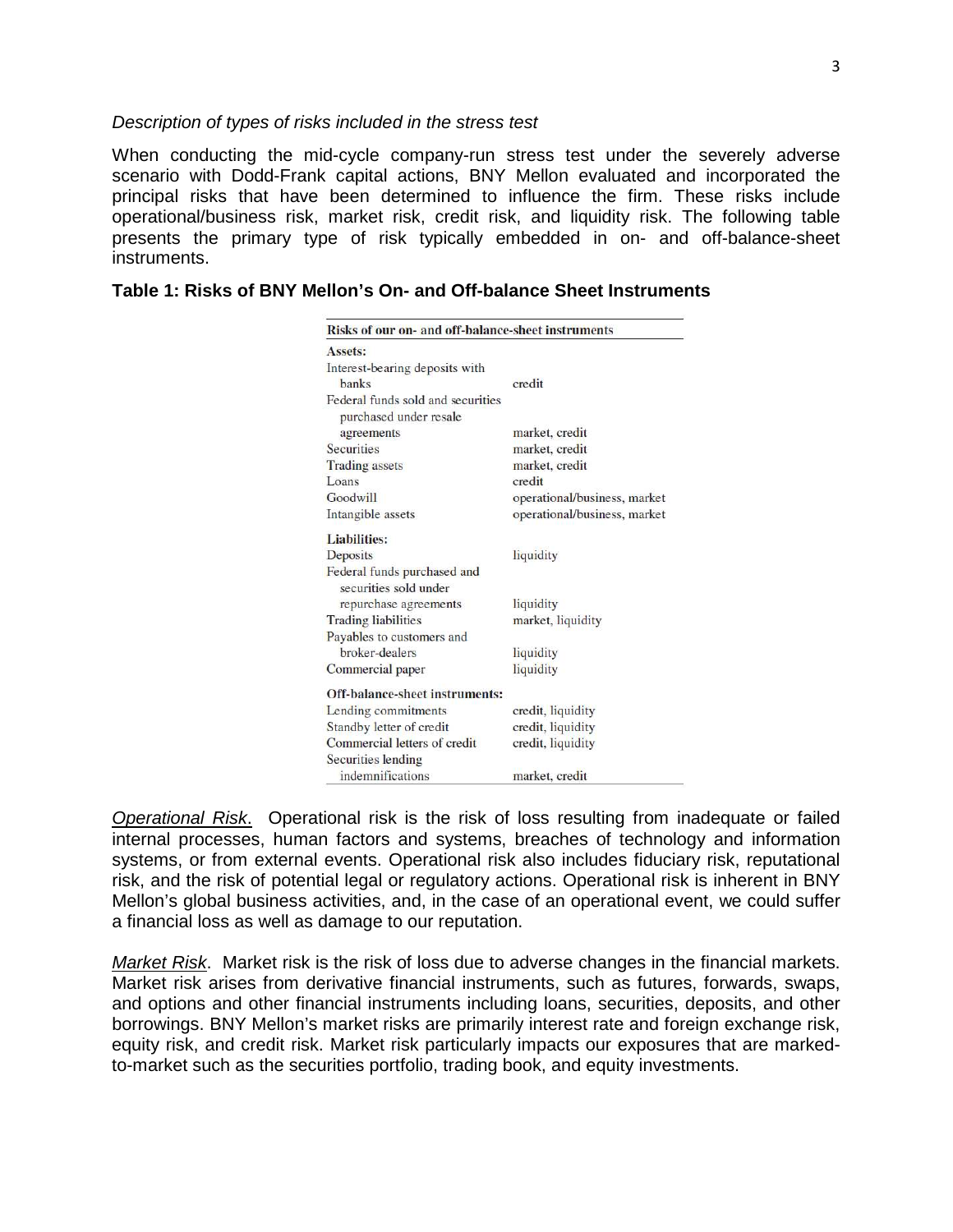Credit Risk. Credit risk is the risk of loss attributable to counterparty default on obligations to us. Credit risk is resident in the majority of our assets, but BNY Mellon's primary exposure to the credit risk of a counterparty is concentrated in the loan and securities portfolios, off-balance-sheet exposures such as unfunded formal contractual commitments to lend, letters of credit, and securities lending indemnifications as well as overdrafts associated with our custody and securities clearance businesses.

Liquidity Risk. Liquidity risk is the risk that BNY Mellon cannot meet its cash and collateral obligations at a reasonable cost for both expected and unexpected cash flows, without adversely affecting daily operations or financial conditions. Liquidity risk can arise from cash flow mismatches, market constraints from inability to convert assets to cash, inability to raise cash in the markets, deposit run-off, or contingent liquidity events. Thus, liquidity risk can be inherent in the majority of our balance sheet exposures.

 BNY Mellon's mid-cycle company-run stress test scenario was designed to understand wide-ranging impacts across multiple risk areas including the principal risk types identified above. To incorporate these risks into our mid-cycle stress test, BNY Mellon identifies and stresses key risk drivers and assumptions to estimate how losses might be incurred under certain scenarios and how an event in one risk may migrate into other areas. The next section discusses BNY Mellon's methodology for translating the severely adverse scenario's factors into various financial impacts including expected losses, net income, on- or of-balance sheet, liquidity, leverage, and capital positions. Please refer to BNY Mellon's Annual Report on Form 10-K for the year ended December 31, 2012 for a broader description of the firm's capital planning and risk management process.

## General description of methodologies

 BNY Mellon has forecast projected losses, pre-provision net revenue, provision for loan and lease losses and other factors affecting capital using a series of models and estimation techniques that translate the economic and financial variables in the mid-cycle severely adverse scenario to BNY Mellon's losses and revenues.

 Occasionally it is necessary to supplement modeled projections with expert judgment where historical data may be inadequate to project loss and revenue estimates or historical relationships may not hold up under forward-looking hypothetical scenarios. In these cases, BNY Mellon ensures consistency of projections with the conditions of the stress test through a cross-functional governance structure and control environment that incorporates multiple levels of review, challenge, and approval.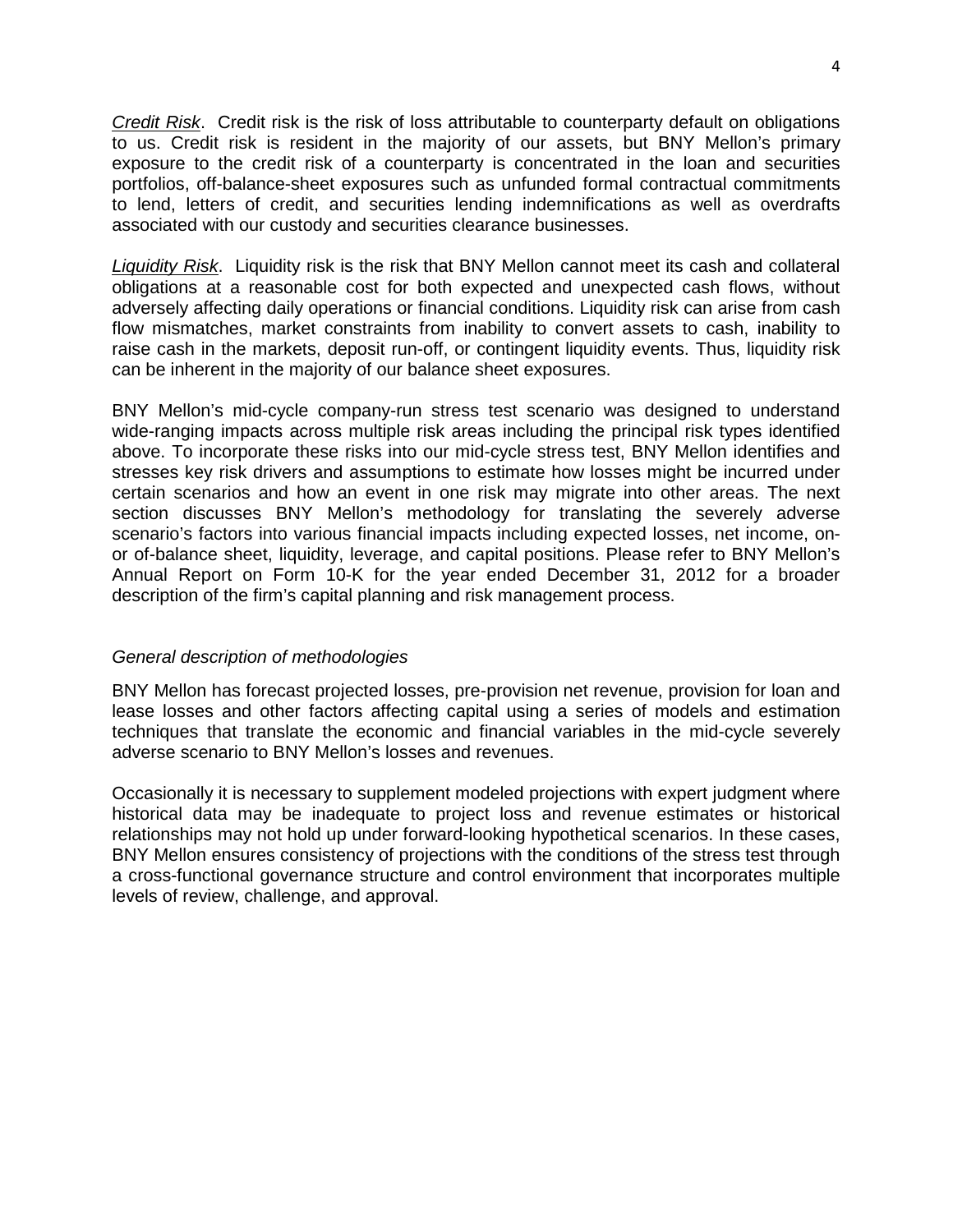Provision for loan losses. BNY Mellon has developed a series of models to estimate losses on various types of loans. Loss projection methods are product-specific and link economic variables to credit performance based on historical and expected relationships. The table below identifies major loan types and key assumptions used to derive loss estimates.

| <b>Loan Type</b>                                 | <b>Description of Methodology</b>                                                                                                                                      | <b>Key Assumptions</b>                                                                                             |
|--------------------------------------------------|------------------------------------------------------------------------------------------------------------------------------------------------------------------------|--------------------------------------------------------------------------------------------------------------------|
| <b>Domestic Mortgages</b>                        | • Statistical model estimated using loan-level data<br>on mortgage characteristics and performance<br>supplemented by macroeconomic indicators and<br>house price data | • Macroeconomic factors such as:<br>- Housing Price Index (HPI)<br>- Unemployment rate<br>- Mortgage rates         |
| <b>HELOCS</b>                                    | • Loss given default (LGD) approach based on<br>historical relationships between macroeconomic<br>factors and non-accrual loan balance data                            | • Macroeconomic factors such as:<br>- Housing Price Index (HPI)<br>- Unemployment rate                             |
| <b>Domestic Commercial</b><br><b>Real Estate</b> | • Expected Loss (EL) model relying on probability of<br>default (PD), loss given default (LGD), and usage<br>given default (UGD)                                       | • Migration analysis including both<br>default and non-default<br>predictions based on historical<br>relationships |
| <b>Corporate Wholesale &amp;</b><br>Other*       | • Expected Loss (EL) model relying on probability of<br>default (PD), loss given default (LGD), and usage<br>given default (UGD)                                       | • Migration analysis including both<br>default and non-default<br>predictions based on historical<br>relationships |

# **Table 2: Credit Portfolio Loss Methodologies and Assumptions**

*\*C&I, loans to depositories and other financial institutions, loans for purchasing or carrying securities, overdrafts, and leases*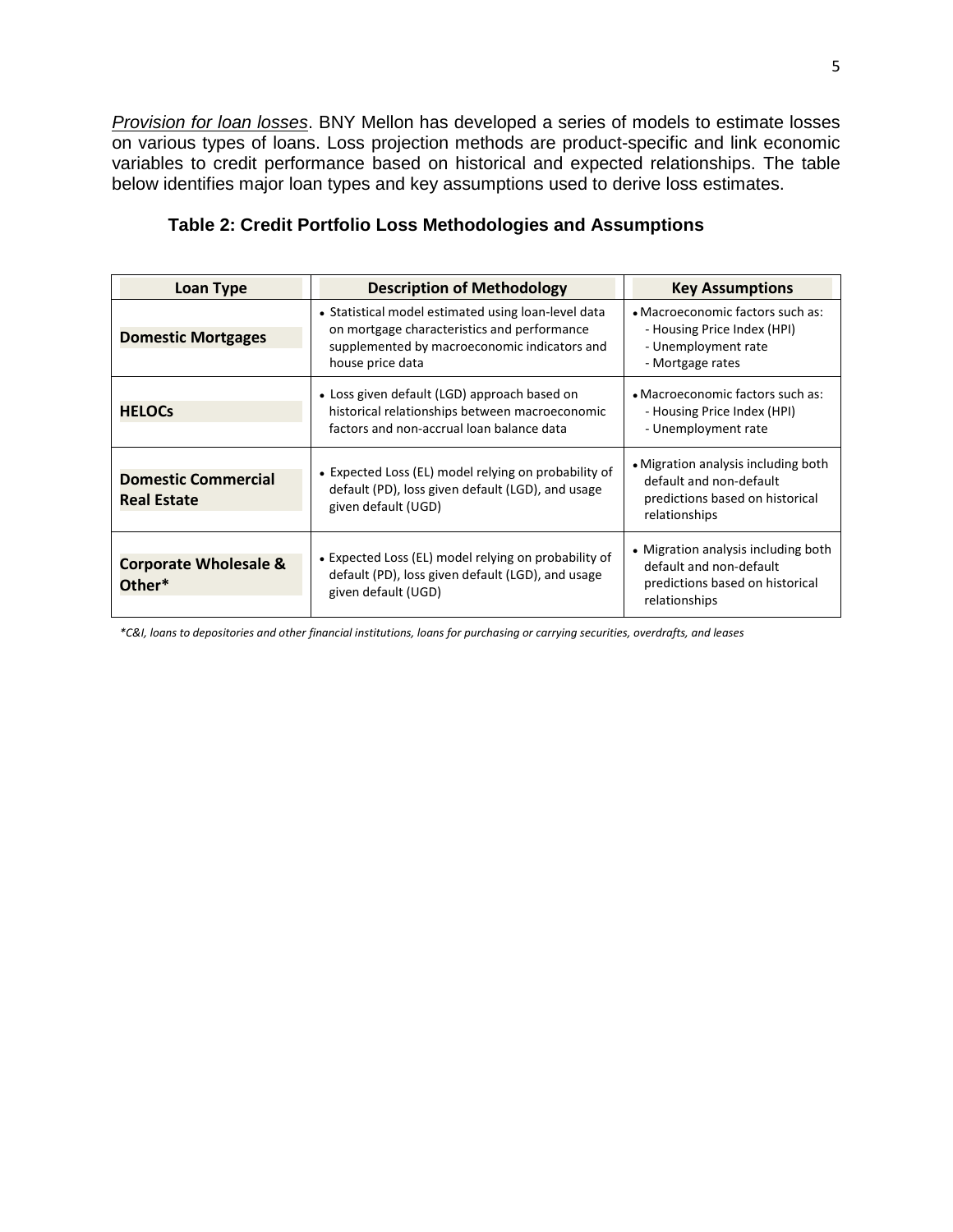Realized gains/losses on securities. BNY Mellon uses instrument-specific methodologies to forecast other-than-temporary impairment ("OTTI") on the Company's investment portfolio. These securities are divided into two separate and distinct classes: securities we intend to hold to maturity are held to maturity ("HTM"), and all other securities are classified as available-for-sale ("AFS"). Loss estimates are recognized in accordance with BNY Mellon's established accounting policy. The table below identifies major security types and key assumptions used to derive loss estimates.

| <b>Security Type</b>                       | <b>Description of Methodology</b>                                                                                                                                      | <b>Key Assumptions</b>                                                                                                                              |
|--------------------------------------------|------------------------------------------------------------------------------------------------------------------------------------------------------------------------|-----------------------------------------------------------------------------------------------------------------------------------------------------|
| <b>Domestic Non-</b><br><b>Agency RMBS</b> | • Statistical model estimated using loan-level data on<br>mortgage characteristics and performance<br>supplemented by macroeconomic indicators and<br>house price data | • Collateral type and characteristics<br>• Macroeconomic factors such as:<br>- Housing Price Index (HPI)<br>- Unemployment rate<br>- Mortgage rates |
| <b>Foreign RMBS</b>                        | • Region-specific econometrics models to project<br>delinquency, default, and prepayment based on<br>historical relationships that influence cash flow<br>projections  | • Collateral type and characteristics<br>• Macroeconomic factors such as:<br>- Housing Price Index (HPI)<br>- Unemployment rate<br>- Interest rates |
| <b>US CMBS</b>                             | • Deterministic loan-level loss and cash flow<br>projections based on underlying loan/collateral deal<br>characteristics                                               | • Loan details<br>• Property type and characteristics                                                                                               |
| <b>Consumer ABS</b>                        | • Loan-level prepayment/default/delinquency/loss<br>severity models driven by underlying deal<br>characteristics                                                       | • Collateral type and characteristics<br>• Macroeconomic factors such as:<br>- Unemployment rate<br>- Interest rates                                |
| <b>Bond Portfolio*</b>                     | • Probability of default (PD)/loss given default (LGD)<br>approach                                                                                                     | • Product-specific ratings transition analysis                                                                                                      |
| <b>CLOs</b>                                | • Bottom-up cash flow modeling approach in which<br>performance is projected at the underlying<br>collateral level                                                     | • Underlying collateral metrics including:<br>- Prepayment rate<br>- Default rate<br>- Severity rate                                                |

## **Table 3: Securities Portfolio OTTI Methodologies and Assumptions**

*\*Corporate bonds, municipal bonds, sovereign bonds, and covered bonds* 

**Operational losses.** In addition, BNY Mellon used a methodology to estimate operational losses that incorporates both internal and external data. We forecast both litigation and nonlitigation operational losses under separate methodologies.

For non-litigation loss estimates, BNY Mellon utilized a stressed loss distribution from the Advanced Measurement Approach ("AMA") capital model. BNY Mellon stressed both the frequency and severity of parameters of the operational risk capital model to generate a stressed, quarterly loss distribution based on the stressed parameters. The expected loss was derived by looking at a certain percentile of parameters based on the severity of scenario.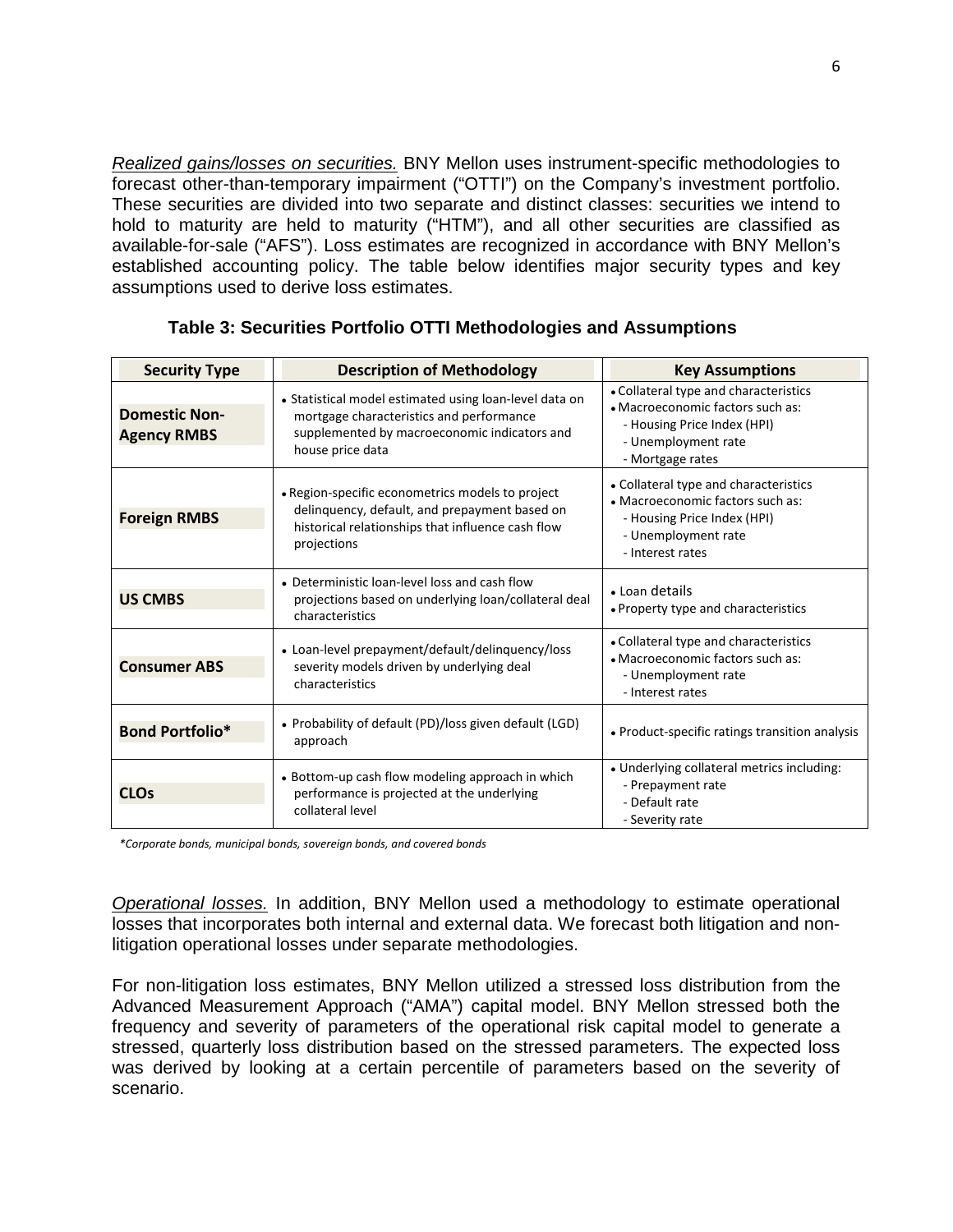For litigation loss estimates, BNY Mellon's forecasting methodology relies on a combination of high frequency, low severity cases and low frequency, high severity cases that draw from historical experience as well as potential losses associated with new litigation that may arise over the normal course of business (within the projection horizon).

Pre-provision net revenue. Consistent with the balance sheet and exposure assumptions used for loss estimation, BNY Mellon developed a model to project all key elements of preprovision net revenue including net interest income, non-interest income, and non-interest expense.

| <b>PPNR Component</b>                 | <b>Description of Methodology</b>                                                                                                                                                                                                                                                                                                                                                                   | <b>Key Assumptions</b>                                                                                                         |
|---------------------------------------|-----------------------------------------------------------------------------------------------------------------------------------------------------------------------------------------------------------------------------------------------------------------------------------------------------------------------------------------------------------------------------------------------------|--------------------------------------------------------------------------------------------------------------------------------|
| <b>Net Interest</b><br>Income         | • Current balance sheet positions and cash flows are modeled by<br>product type and reflect loss projections estimates<br>• Cash flow projections for financial instruments with embedded<br>optionality rely on a stochastic modeling process while those<br>without rely on a static cash flow methodology                                                                                        | • Future balance sheet growth<br>• Runoff and pricing assumptions<br>• Macroeconomic factors such as<br>interest rates         |
| <b>Non-Interest</b><br><b>Revenue</b> | • Total non-interest revenue projection is comprised of a series of<br>granular projection models for individual revenue lines<br>developed using historical data.<br>• A majority are regression models tied to the external economic<br>factors and used to describe the forward scenarios. In cases<br>where regression models were insufficiently robust, historical<br>averages were employed. | • Asset and trading volumes<br>• Growth rates<br>• Macroeconomic factors such as:<br>- GDP<br>- Equity indices<br>- Volatility |
| <b>Non-Interest</b><br><b>Expense</b> | • Variable expenses were modeled based on historical expense to<br>revenue relationships<br>• Distinct Board-approved initiatives identified by management<br>are additionally layered into the projections over the projection<br>horizon                                                                                                                                                          | • Revenue and volume projections<br>• Growth rates<br>$\bullet$ Headcount                                                      |

Capital position. Finally, BNY Mellon's forecasting process employed a set of methodologies to layer in the effect of losses, pre-provision net revenue, and provision for loan and lease losses on pro forma capital levels and ratios.

Future balance sheet growth, runoff and pricing assumptions were derived from business line forecasts, historical trends, market dynamics, and balance sheet strategy input from senior management and are reflective of the economic and interest rate environments being analyzed under the mid-cycle severely adverse scenario. BNY Mellon forecasts risk-weighted assets ("RWA") based on the changes in its individual asset components in each quarter of the projection horizon. Total RWA was projected using existing Basel I standards, including the final U.S. market risk rules (Basel II.5).

BNY Mellon's mid-cycle severely adverse scenario post-stress capital position reflects Basel I regulatory capital adjusted for the phase-out of certain trust preferred securities and inclusive of stress losses and PPNR. Additionally, BNY Mellon's mid-cycle severely adverse scenario post-stress capital includes a set of capital actions based on historical capital distributions, including common stock dividends, contracted payments, and a general assumption of no redemptions, repurchases, or issuances of capital instruments. These projections do not reflect BNY Mellon's currently planned capital actions.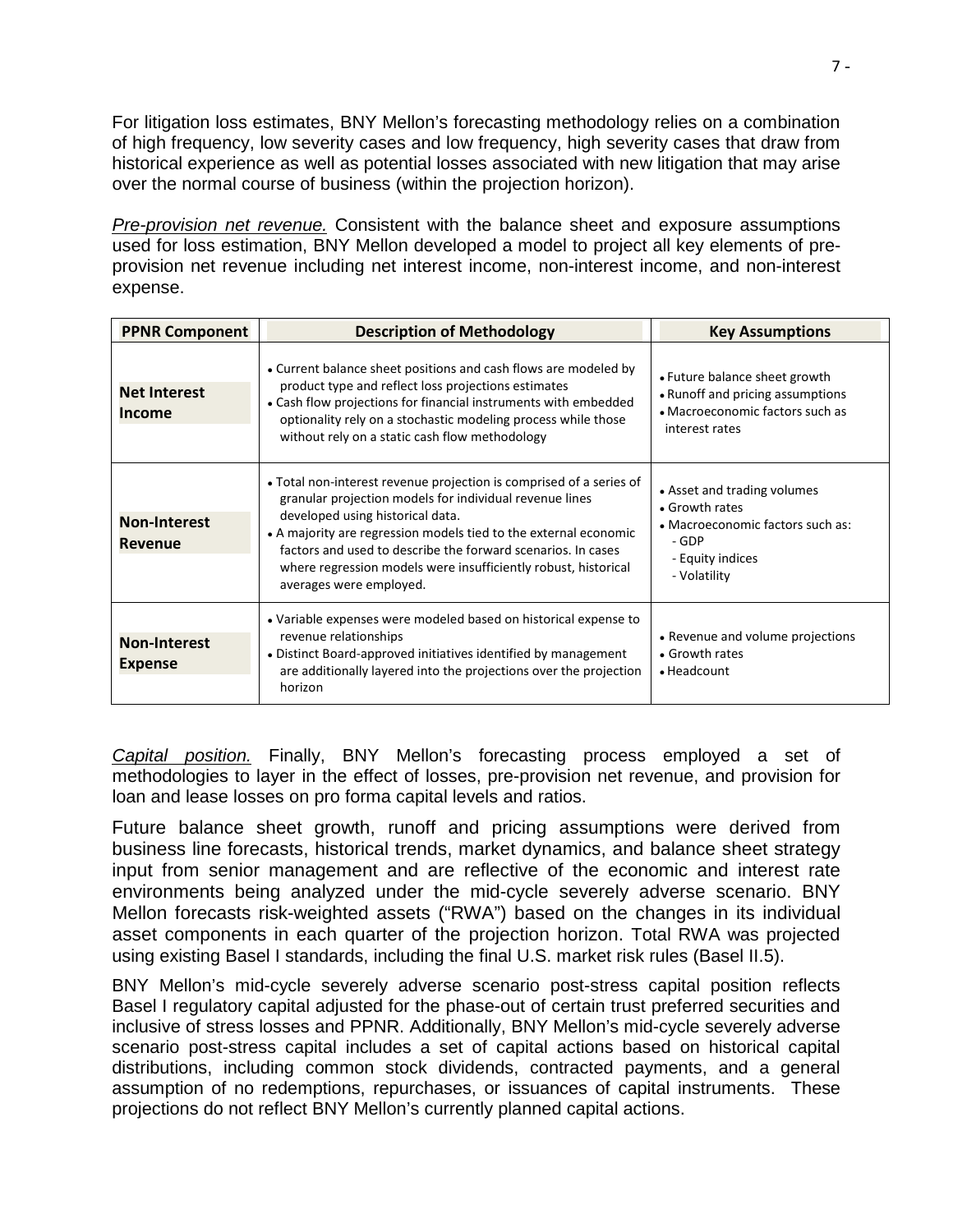### Description of Severely Adverse Scenario

For the 2013 severely adverse scenario of the mid-cycle company-run stress test, BNY Mellon designed and selected a severely adverse scenario premised on direct unsecured counterparty credit risk to capture the unique risks inherent in one of its core activities.

Given its unique business model, BNY Mellon developed an idiosyncratic severely adverse stress test that is premised on counterparty credit risk to capture the unique risks inherent in our core activities. Based on both external feedback as well as a desire to create an optimally severe stress event, management selected a direct unsecured credit counterparty whose default generated substantial losses and would meaningfully stress both regulatory and tangible capital to satisfy the requirements of the 2013 mid-cycle severely adverse scenario standards.

BNY Mellon considers the potential default of a large unsecured credit counterparty to be a key risk and is aware of emerging risks and vulnerabilities to which it is exposed given the size and recent growth of its deposit exposure with other financial institutions. If any of these counterparties fail, BNY Mellon could be exposed to large idiosyncratic default losses on these exposures. To effectively capture direct credit counterparty default risk in a stress scenario and assess the potential impact, it is critical to select a counterparty to which BNY Mellon has exposure large enough to generate substantial losses and drive a meaningful stress to our capital. Management reviewed the current exposures considering the type of exposure and subsequently the potential severity of the loss to select a counterparty for the mid-cycle severely adverse scenario. Furthermore, to ensure conditions that stress regulatory capital ratios in a manner that is overall more severe than those associated with other mid-cycle scenarios, BNY Mellon designed the severely adverse scenario to include the combination of a macroeconomic downturn more prolonged and severe than that of the adverse scenario in addition to a significant loss resulting from the default of our single largest non-sovereign financial unsecured counterparty.

The accompanying set of macroeconomic variables and parameters was projected in consideration of both historical events and forward-looking circumstances. Where possible, BNY Mellon relied on historically observed reactions of key variables to the default of a primary market participant. In cases where market circumstances varied from historical precedent, expert judgment was used to develop a comprehensive set of assumptions over the projection horizon consistent with the magnitude and nature of such a stress event.

The global economy in the severely adverse scenario enters a significant economic downturn that persists for several quarters; recovery does not begin until late 2014. GDP growth does not return until the seventh quarter of the projection period, while equity markets decline for five straight quarters (a decline of more than 50% in aggregate from their starting point). Unemployment peaks near 12% and home prices decline throughout the entire projection horizon. U.S. Treasuries see a flight to quality (10 yr. rates falling initially and remaining low for multiple quarters), while credit spreads widen dramatically, and volatility lingers throughout much of the projection period.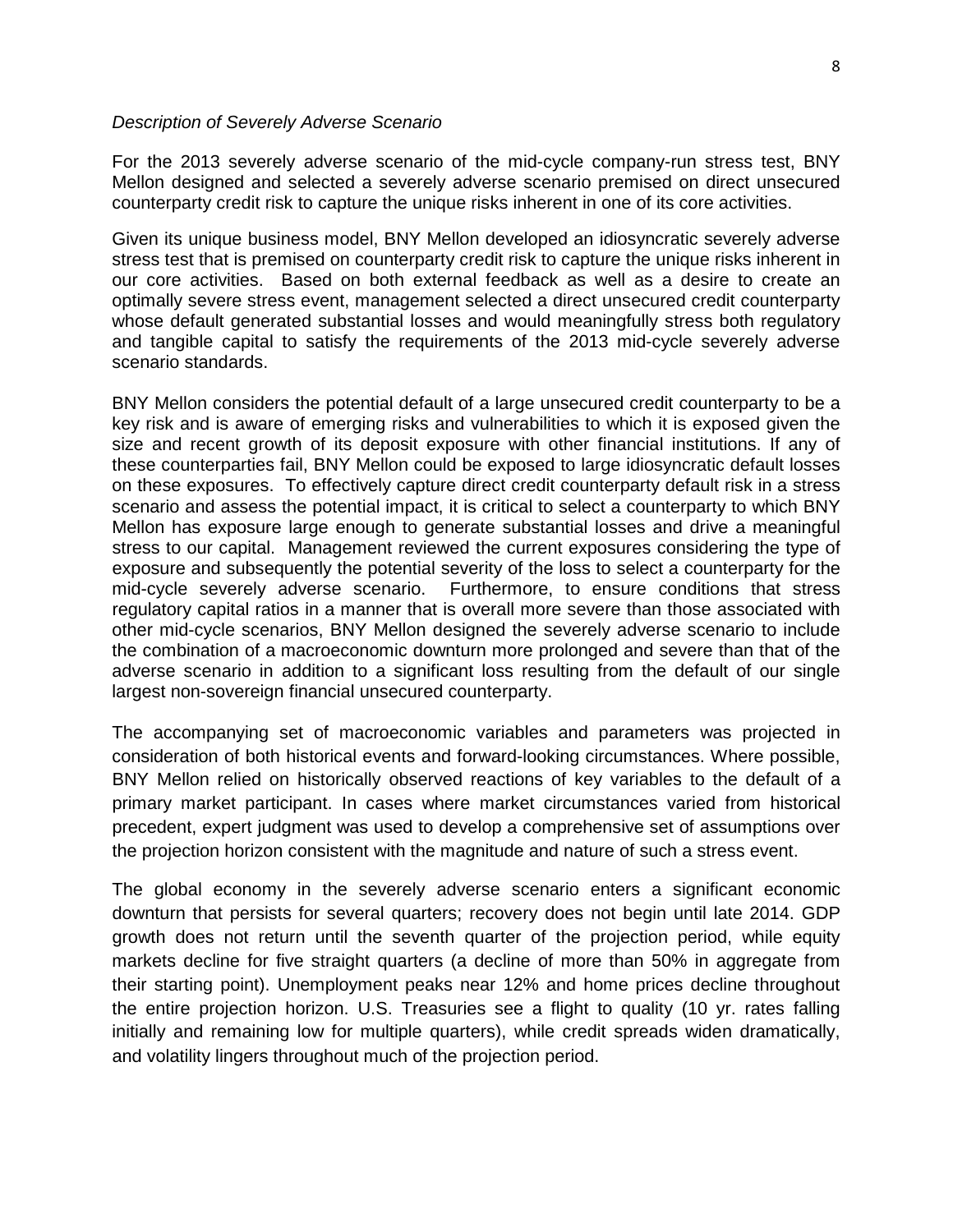BNY Mellon incorporated the full set of material exposures, activities, and risks, both on and off the balance sheet, in the company-run severely adverse stress scenario.

- Credit risk was captured through the default of one of the Company's largest unsecured credit counterparties, through the general deterioration of its credit portfolio, and through credit-driven devaluations in the securities portfolio due to the scenario's significant economic downturn.
- Market Risk was captured through the scenario's significant economic downturn (including sharp equity market declines and volatility in foreign exchange and interest rate markets) and its impact on BNY Mellon's securities portfolio, trading book, and equity investments.
- Operational risk was captured in the scenario through the significant market volatility built into the macroeconomic variables, and the scenario considers the potential for increased operational losses across all BNY Mellon lines of business that may result from such volatility. Additionally, BNY Mellon's severely adverse scenario considers the impact to sponsored funds and potential operational losses that may arise from such exposures and relationships in the event that a major financial institution defaults.
- Liquidity risk was considered in the context of a major financial institution default and the impact such an event might have on credit and the general flow of funds. BNY Mellon considered the potential impact on cash flows, liquidity position, profitability, and other aspects of its financial condition to assess the potential for liquidity to become impaired over the projection horizon as a result of the stress event.

# Explanation of the most significant causes for changes in regulatory capital

Throughout the forecast period, BNY Mellon continues to generate increases in regulatory and tier 1 common capital. The most significant cause for changes to BNY Mellon's regulatory capital ratios and tier 1 common ratio is losses related to the default of a major credit counterparty, which occurs in the first projection quarter. Additionally, declines in BNY Mellon's regulatory capital ratios and tier 1 common ratio early in the projection horizon were driven by impairments within the securities portfolio, additional provision expense associated with credit portfolio deterioration, operational losses (including litigation), and trading book losses.

However, to offset losses that initially generated declines in BNY Mellon's regulatory capital ratios and tier 1 common ratio, the Company's fee-based business model permitted the generation of capital over the course of the projection horizon even in the stressed environment. BNY Mellon's capital ratios initially decline due to losses resulting from the counterparty default and severe economic downturn, but ultimately increase at the end of the projection period due to our fee-based business model.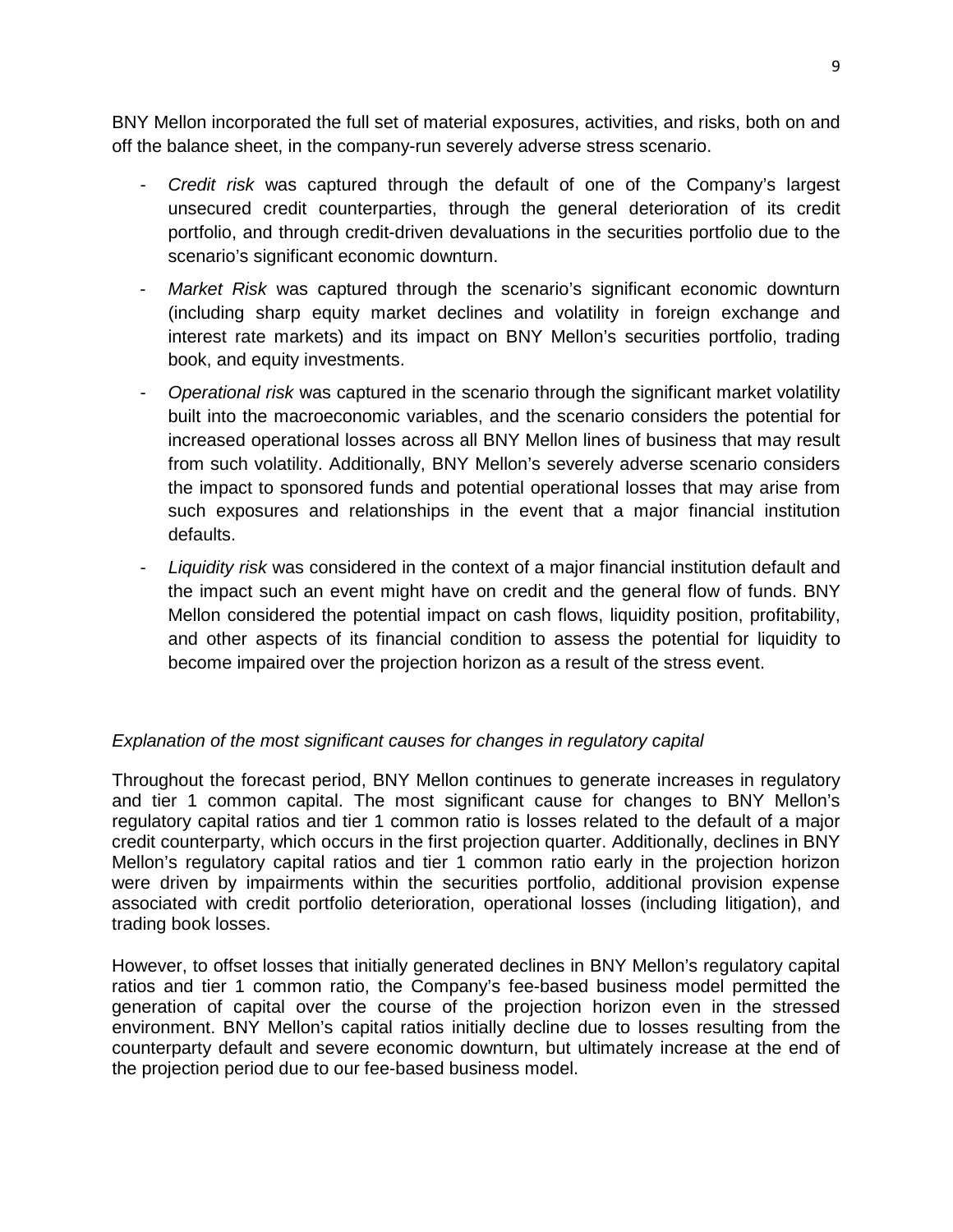# BNY Mellon – Tables of Statistical Results. COMPANY-RUN RESULTS

# **Dodd-Frank Act Stress Testing Results**

Projected Stressed Capital Ratios BNY Mellon Estimates in the Severely Adverse Scenario

The capital ratios are calculated using capital action assumptions provided within the Dodd-Frank Act stress testing rule. These projections represent hypothetical estimates that involve an economic outcome that is more adverse than expected. These estimates are not forecasts of expected losses, revenues, net income before taxes, or capital ratios. The minimum capital ratio presented is for period Q2 2013 to Q2 2015.

| Projected Basel I* Capital Ratios through Q2 2015 under the Severely Adverse Scenario |                |                                                                    |                |
|---------------------------------------------------------------------------------------|----------------|--------------------------------------------------------------------|----------------|
|                                                                                       |                | <b>Severely Adverse Scenario</b><br><b>Stressed Capital Ratios</b> |                |
|                                                                                       | Actual         |                                                                    |                |
|                                                                                       | <b>1Q 2013</b> | <b>2Q 2015</b>                                                     | <b>Minimum</b> |
| <b>Tier 1 Common Capital Ratio</b>                                                    | 12.2           | 12.6                                                               | 11.2           |
| <b>Tier 1 Capital Ratio</b>                                                           | 13.6           | 14.0                                                               | 12.8           |
| <b>Total Risk-Based Capital Ratio</b>                                                 | 14.7           | 14.7                                                               | 13.8           |
| <b>Tier 1 Leverage Ratio</b>                                                          | 5.2            | 5.3                                                                | 4.8            |
|                                                                                       |                |                                                                    |                |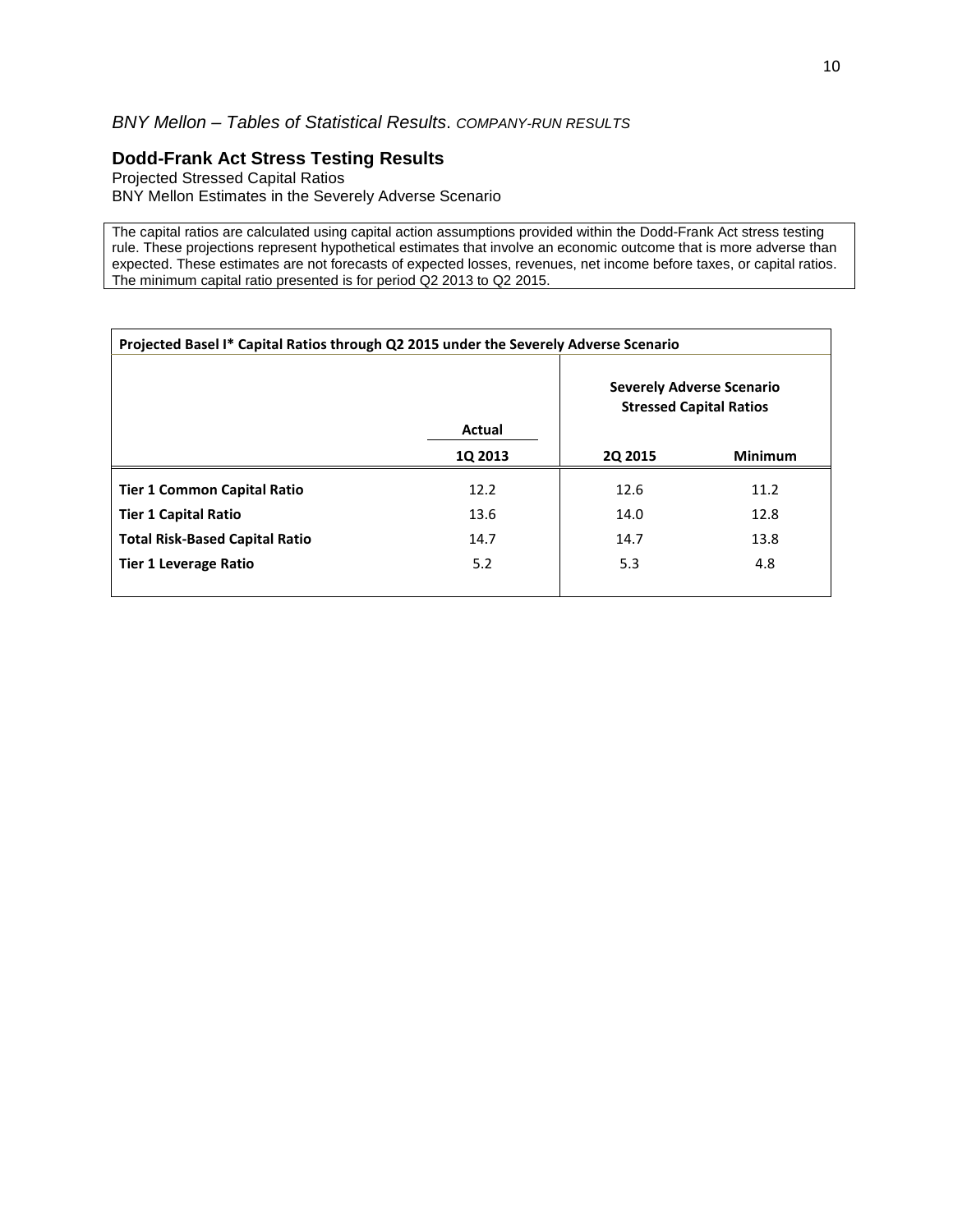|                                          | <b>Billions of</b><br><b>Dollars</b> | Percentage of<br><b>Average Assets</b> |
|------------------------------------------|--------------------------------------|----------------------------------------|
| <b>Pre-Provision Net Revenue</b>         | \$4.2                                | 1.2%                                   |
| <b>Other Revenue</b>                     | \$0.0\$                              |                                        |
| less                                     |                                      |                                        |
| <b>Provisions</b>                        | \$1.1                                |                                        |
| <b>Realized Loss/Gains on Securities</b> | \$0.5                                |                                        |
| <b>Trading and Counterparty Losses</b>   | \$0.1                                |                                        |
| <b>Other Losses/Gains</b>                | \$0.0                                |                                        |
| equals                                   |                                      |                                        |
| <b>Net Income Before Taxes</b>           | \$2.5                                | 0.7%                                   |

**Projected Losses, Revenue, and Net Income Before Taxes for 2Q 2013 through 2Q 2015 under the Severely Adverse Scenario (Aggregate over the planning horizon)** 

**Projected Loan Losses by Type of Loans for 2Q 2013 through 2Q 2015 under the Severely Adverse Scenario (Aggregate over the planning horizon)** 

|                                       | <b>Billions of</b> | Portfolio               |
|---------------------------------------|--------------------|-------------------------|
|                                       | <b>Dollars</b>     | Loss Rates <sup>1</sup> |
|                                       |                    |                         |
| Loan Losses                           | \$0.9              | 2.0%                    |
| <b>First Lien Mortgages, Domestic</b> | 50.1               | 2.5%                    |
| Jr Lien Mortgages, HELOCs             | \$0.0              | 4.7%                    |
| <b>Commercial and Industrial</b>      | \$0.1              | 2.3%                    |
| <b>Commercial RE, Domestic</b>        | \$0.0              | 1.4%                    |
| <b>Credit Cards</b>                   | \$0.0              | 0.0%                    |
| <b>Other Consumer</b>                 | \$0.0              | 0.0%                    |
| <b>Other Loans</b>                    | \$0.7              | 2.0%                    |
|                                       |                    |                         |

 $\overline{a}$ 

 $1$  Percent of average portfolio balance.